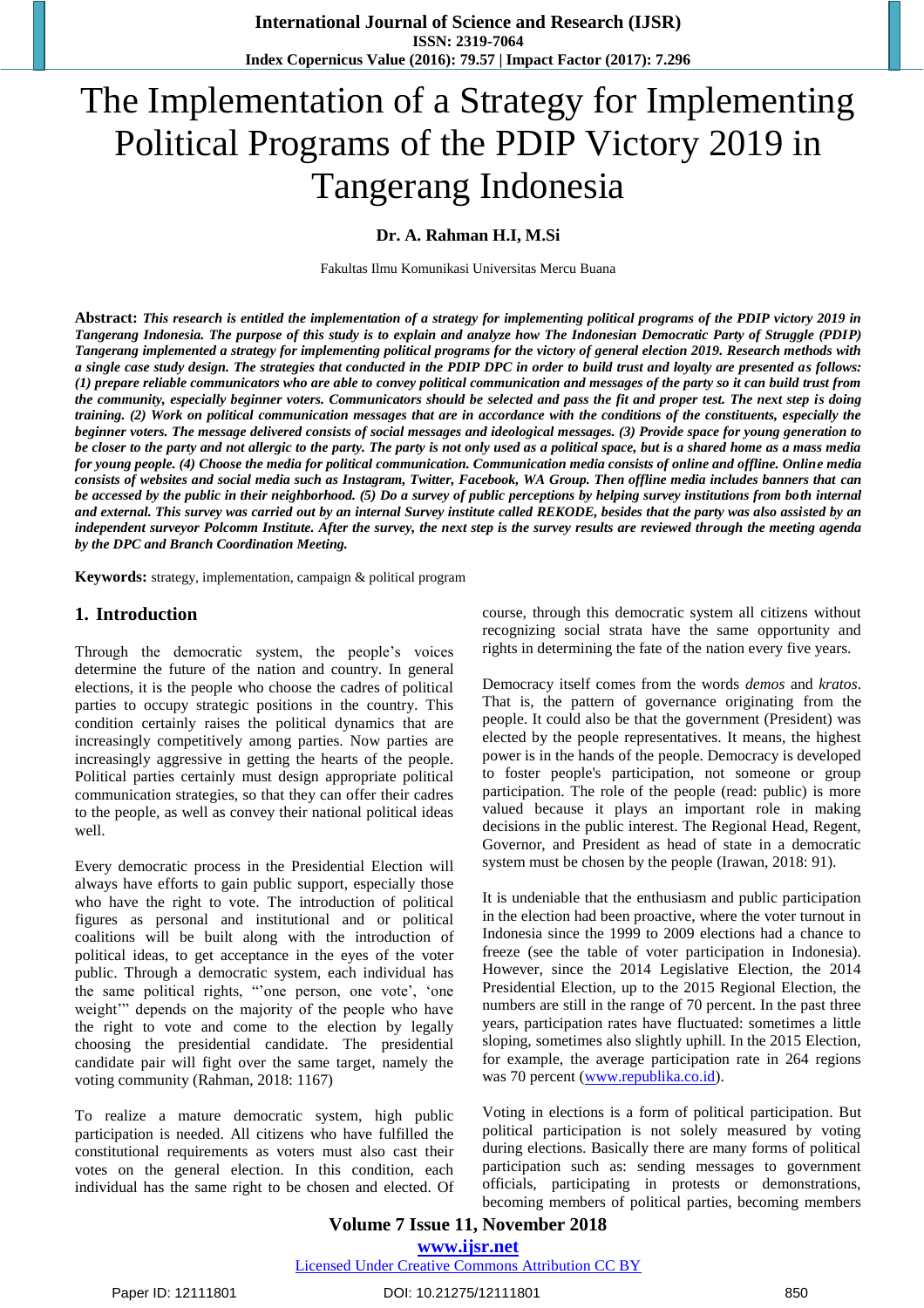of community organizations, running for public office, giving contributions to parties or politicians, to participate in fundraising events (Morissan, 2016: 98).

Political parties in victory the hearts of the people need a mature political communication strategy, as well as determining resources both from within the party and from outside the party as political communicators, spokespersons, advertising models that are seen as capable and have the appeal of the people. In addition, political figures, religious leaders, legal experts, education experts, economists, state detained experts, technology experts, civilians and various experts in their fields even the community does not escape being targeted as political communicators.

Determination and selection of political communication strategies is an important part in encouraging the electability of political parties, so that they can win the hearts of the people. In this condition, various political parties that are ready to fight the 2019 political contestation are increasingly agile in heating the engines of their respective political parties. This is intended to win the hearts of the people, especially the beginner voters in 2019 political contestation. The spread of political volunteers, campaigns on social media, and the recruitment of artists have not escaped being the cornerstones of several political parties. Not surprisingly, now the competition climate faces 2019 general election increasingly felt.

Political parties must work hard to run party machinery, so that political parties can be prepared to face political contestation in 2019, especially to win the votes of the people. Political parties must continue to increase public trust in their parties. Certainly if studied further, basically the accuracy of the selection of a marketing political communication strategy in political parties certainly determines the success of the party. Referring to this, it is important for political parties to be able to choose and correct the right political communication strategy.

The Indonesian Democratic Party of Struggle (PDIP) as the winner of the 2014 election certainly faces challenges that are not easy, where the PDIP must defend the victory. As the saying goes, maintaining is even more difficult than maintaining. PDIP certainly does not expect to repeat the failure of several previous party winners. Therefore various political communication strategies were intensively launched.

In the upcoming 2019 Legislative Election (Pileg), the Indonesian Democratic Party of Struggle (PDI) in Tangerang Regency targets 15 seats in the Tangerang Regency Regional Representative Council (DPRD). This was conveyed by the Chairperson of the PDI-P DPC in Tangerang Regency, Irvansyah, when registering the legislative candidates to the Tangerang Regency KPU Office. Currently there are 7 seats in the DPRD. In meeting the target of 15 seats, each electoral district is certain to add at least one seat. For that, said Irvan, in filling out 15 seats in the upcoming 2019 Election, his party maximized them by fulfilling all quota determined by the KPU. Of course, all of legislative candidates has been well selected, and has quality in accordance with what is needed by the community.

In addition, PDIP Kabupaten Tangerang is optimistic that it can win 15 seats in the DPRD in the upcoming legislative elections next year. This was conveyed by Chairperson of the PDIP DPC Tangerang Regency Irvansyah. as many as 70 forms were taken by the legislative candidates, as many as 65 forms had been returned to the local PDIPDPC Office in Tigaraksa District. He said that he planned to submit the form to the PDI-P DPP in Jakarta on May 30, 2018. In the selection of candidates, it was carried out strictly. He also hopes that a cadre will be born who understands people problems, not just for their own interests and groups. Women's representation reaches 30 percent. "There are five cadres who become legislators in the region," he said.

Referring to these targets, this research reveals various strategies for implementing the political message delivery process in the 2019 Election victory campaign by PDIPTangerang Indonesia Regency. The strategy for delivering campaign messages is vital in this 2019 political contest. Then this research is expected to be able to contribute in the form of knowledge to the study of political communication science, and can provide information and input related to the implementation of the political message delivery process in the election victory campaign, especially in the PDI-P in Tangerang Regency.

# **2. Literature Review**

## **2.1 Political Communication**

Political communication is a conversation to influence in the life of the state. Political communication can also be an art of designing what is possible (art of possible) and can even be an art of designing that is not possible (art of impossible) (Arifin, 2011: 1). Furthermore Littlejohn (2009: 757) the theory of political communication explains the purpose process in which elected leaders, leaders, media, and citizens use messages to build meaning about political practice. When people use power to support public interests, their messages and interactions are a strategic means of influencing public policy.

Political communication at the practical level presents a politically charged message that is managed by political actors in relation to the activities of power, power, and policies related to political institutions. Political communication is also interpreted as part of how to carry out functions contained in the political system, such as political socialization, political participation, political recruitment, and articulation of interests, aggregation of interests, legislative processes, policy execution, and justice. This is in accordance with Gabriel Almond's opinion, that political communication is a function that always exists in every political system. In other words, the political system will not work as it should without the functionalization of political communication (La Nora, 2014: 46).

Political communication aims to form and foster images and Public Opinion, encourage political participation, win elections, and influence state political policies or public policies. In detail, Anwar Arifin (2011) describes it as follows: 1) Political Image. One of the objectives of political communication is to form a good political image for the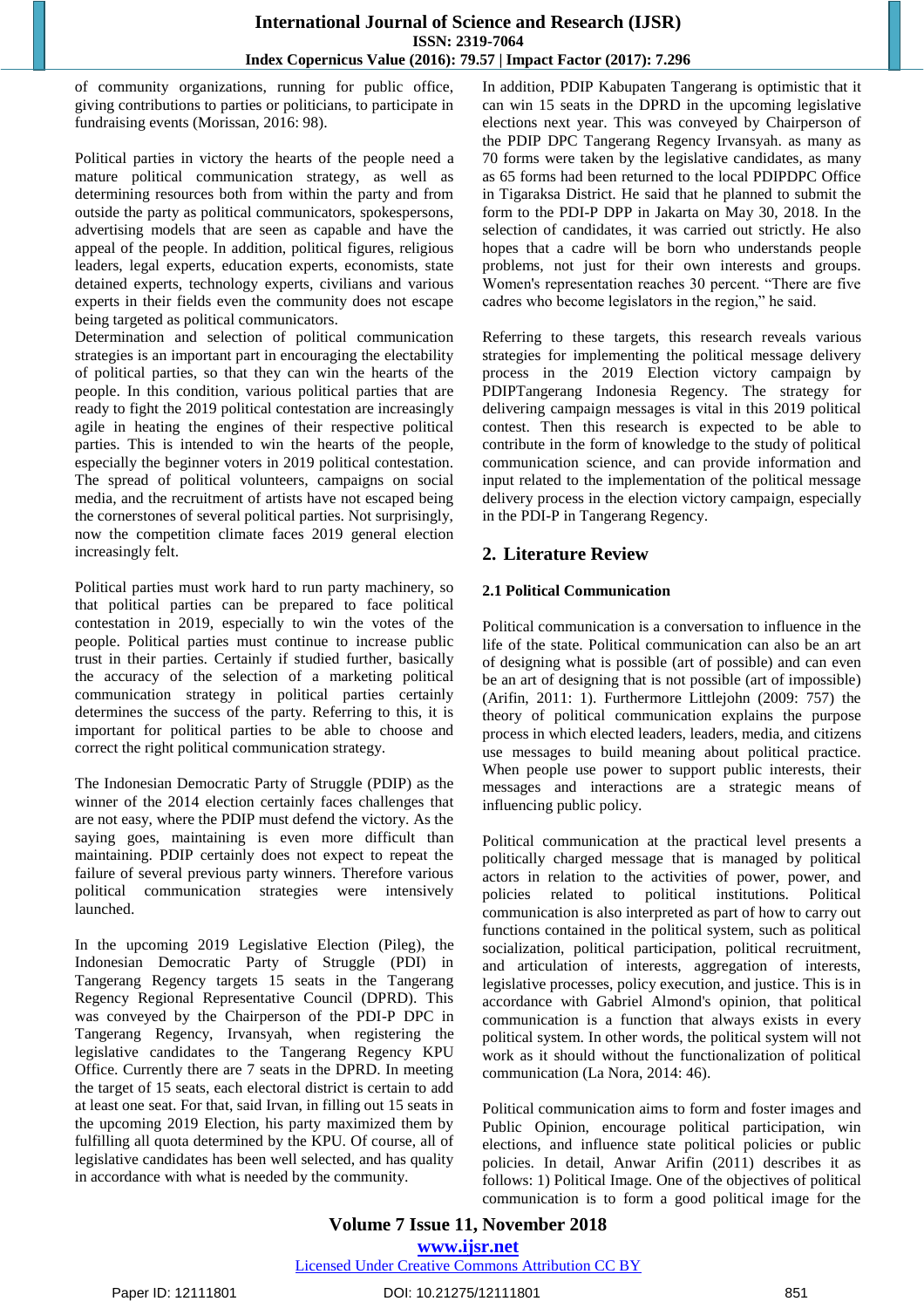#### **International Journal of Science and Research (IJSR) ISSN: 2319-7064 Index Copernicus Value (2016): 79.57 | Impact Factor (2017): 7.296**

public. The political image is formed based on information received, both directly and through political media, including social media and mass media that work to convey the general and actual political messages, 2) Public Opinion. As one of the purposes of political communication, it is actually the effect of political communication, namely public opinion. Public opinion can be interpreted as: a) Public Opinion is opinions, attitudes, feelings, predictions, establishment and average expectations of individual groups in society, about something related to public interests or social problems. b) Public Opinion is the result of interaction, discussion or social assessment between individuals based on a conscious and rational exchange of thoughts expressed both oral and written. c) The issue or problem discussed is the results of what is reported by the mass media (both print and electronic media). d) Public Opinion can only develop in countries that embrace democracy, 3) Participation of Politics and Political Policy. Nimmo states that political participants are "members of the audience" who are not indifferent, but active, not only pay attention to the political message of political communicators or politicians, but also respond and engage in dialogue with those politicians.

General Elections. One of the most important goals of political communication is to win elections (general elections). The success or failure of effective political communication is measured by the number of votes obtained through clean, free, direct and confidential elections. In that case there is no systematic intimidation or money politics, both individual and mass. General election activities that are directly related to political communication are campaigns and voting. The general election campaign is an attempt to influence the people in a persuasive (not coercive) manner by carrying out activities: rhetoric, public relations, political marketing, mass communication, lobbying and political action. Although agitation and propaganda in democracies are strongly criticized, in political campaigns, many agitation techniques and propaganda techniques are also used by candidates or politicians as political communicators (Arifin, 2011: 178-216).

According to Nimmo in Cangara (2009), political communication as a body of knowledge has elements consisting of: 1) Political Communicators. All parties involved in the process of delivering messages. These parties can take the form of individuals, groups, organizations, institutions or governments, 2) Political Messages. Political messages are statements that are either written or not, in symbolic or verbal form that contain political elements such as political speeches, laws, etc., 3) Political Channels or Media. In the current development, mass media is considered as the most appropriate channel to carry out the process of political communication, and 4) Recipients of Political Messages. All levels of society are expected to respond to the message of political communication. For example by voting in general elections, 5) Effects or Influences. Effects are a measure of how far political messages can be received and understood (La Nora, 2014: 50-51).

## **2.2 Political Participation of Voters**

To realize a mature democratic system, high public participation is needed. But the level of participation of the younger generation in politics is often a matter of debate. The young generation is often seen as a group of people who are least concerned with political issues, which often experience a breakup with their communities, who are not interested in political processes and political issues, which have a low level of trust in politicians and are cynical about various political and government institutions (Haste & Hogan, 2006). This view is often justified by data that shows that young people who join political parties are relatively few, and they tend to choose to be non-voters in elections (EACEA, 2012). The role of the younger generation in political events is very important to the growth of a good democratic system.

Political participation according to Herbert McCloky is the voluntary activities of the citizens of the community through which they take part in the process of selecting the ruler, and directly or indirectly in the process of forming public policies. These activities include political actions such as voting in elections, attending campaigns, lobbying politicians or the government (Purboningsih, 2015: 108). Verba et al. (1995: 38) which states that: "By political participation we simply refer to activity that has the effect of influencing government action - either directly by influencing the selection of people who make those policies." From this explanation, it can be interpreted that what is meant by political participation includes activities to influence government actions, either directly or indirectly.

Participation is an important part of democracy, where Huntington & Nelson (1976: 3) put forward his views as follows: "By political participation we mean activity by private citizens designed to influence government decisionmaking." Based on this definition, political participation is interpreted as a private activity of citizens carried out to influence government decisions. Then Dahrendorf (2003) stated "Political participation affords citizens the opportunity to communicate information to government officials about their concerns and preferences and pressure on them to respond." This definition emphasizes that everyone who lives in a democratic country has the right to express their views and attitudes towards everything that happens in the public domain or things related to their interests so that the government is known and then the government responds.

Then the another literature shows that political participation is a variety of activities involving the active role of the community as revealed by Teorell (2007) suggesting a broader typology of political participation from Verb and Nie which includes five dimensions as follows: 1) Electoral Participation namely voting includes voting during general elections, 2) Consumer participation which includes giving donations to charity, boycotting or signing petitions and political consumption, or in other words consumer participation is an act of citizens as political consumers critical, 3) Party activity, namely the act of being an active member or supporter of political parties, doing voluntary work or donating money to political parties, 4) Protest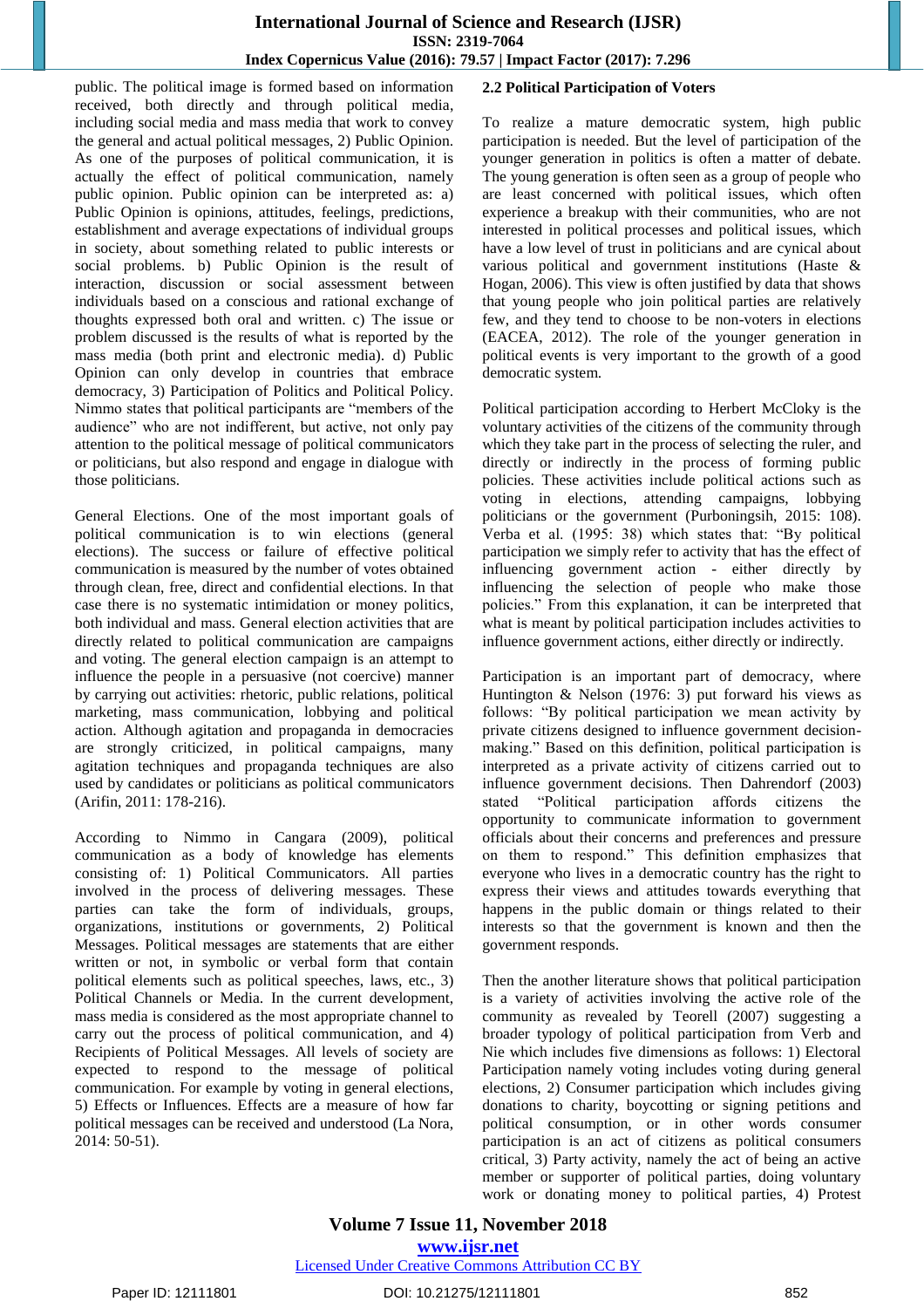activity, which includes actions such as participating in demonstration activities, strikes and k other demonstration activities, and 5) Contact activity, namely the act of contacting government organizations, politicians or government officials (Arifin, 2011: 235-266).

According to article 1 paragraph (22) of Law No. 10 of 2008, voters are Indonesian citizens who have reached the age of 17 (seventeen) years or more or have been married, then article 19 paragraph (1 and 2) of Law No. 10 of 2008 explain that voters who have the right to vote are Indonesian citizens who are registered by the Election organizers in the voter list and on polling day they are even 17 (seventeen) years or more or have been married. Based on the above understanding, it can be concluded that voters are citizens who are registered by election organizers in accordance with statutory provisions.

# **3. Research Methods**

This study uses qualitative methods with a single case study design. Case studies are more desirable to trace contemporary events, if the events in question cannot be manipulated. To develop research questions so that they are sharper and have deeper meaning on the topic in question, the researcher should look at and review various previous similar studies. In this study, things are considered contemporary, namely the implementation of a strategy for implementing a political program in the victory of the PDI-P in Tangerang Regency in the 2019 general election contestation.

Research with qualitative methods with a single case study design according to Yin (2011) must have three rationalizations namely: first, when the case states an important case in testing a well-arranged theory, the two cases present an extreme or unique case and the third is disclosure cases (Yuliawati & Irawan, 2018: 29). The main data sources in qualitative research are words, and actions, the rest are additional data such as documents and others. In this regard, in this section the data types are divided into words and actions, written data sources, photographs and statistics.

The object of the research was PDIP Tangerang Regency, then the resource persons were selected Resource Persons from the DPC Board of PDIP Tangerang Regency, Community Leaders, Beginner Voters, KPUD Members, and Bawaslu Members. The speakers were detailed as follows: Chairperson of DPC Irvansyah Asmat, Secretary of DPC Akmaludin Nugraha, Field of Victory Didin Muhidin, Field of OKK Surdin, Community Leader of Subandi Misbach, Beginner Voter Arif Rohman and Siti Aam Fatriah, Management of KPUD Kab Tangerang Ali Zaenal Abidin, Management Bawaslu Muslik, and the Great Journalist. The location of this research is in the office of the PDIP DPC Tangerang Regency. It located at metropolis town square block GM 6 No. 3 beautiful coconut city Tangerang, Klp. Indah, Kec. Tangerang, Kota Tangerang, Banten 15117.

The process of data collection refers to several stages, namely the process of interviewing, observation and documentation study. Then the data analysis technique used refers to the opinion of Miles and Huberman which includes three activities together: data reduction namely data that has been classified based on this category is then sorted and if there are those that are not in accordance with the aspects studied, the data is discarded, data presentation i.e. In this process researchers group similar things into categories or groups of one, groups of two, groups of three, and so on, and conclusions (verification) are arranged into a conclusion, where this conclusion is the result of research that can answer research questions previously formulated.

Then data validation uses the source triangulation technique through source triangulation, researchers compare and check back on the degree of trust in information obtained by: (1) comparing observational data with interview data (2) comparing the consistency of the answers of the sources, namely by comparing what the public speakers say for example, with what is said personally (3) comparing a person"s perspective, for example in this case that is comparing the opinions of various pre-determined sources (4) comparing the results of interviews with the contents of a document (literature) related to the discussion of interviews.

# **4. Results and Discussion**

To achieve victory in 2019 political contestation, political parties, it certainly needs strategic steps when developing a political marketing communication strategy. This strategy greatly determines the success of targets set by political parties. As a victory party, of course the PDIP is considered by the public not to have difficulty victory the political contestation. However, this perception is certainly not exactly right, considering that there is nothing impossible in political contestation.

Understanding these conditions, the DPC of PDIP Tangerang Regency also took part in the success of communicating various party programs to the public, especially beginner voters. The importance of building and strengthening this trust and loyalty, given that there is a change in the lifestyle trend of public behavior, especially beginner voters in obtaining information related to political content, from conventional media to digital media It must be addressed by political parties and cadres in order to transfer information and political message to the public. In this context, political parties need to compete to build trust and loyalty as a modern political party and the present is a mandatory step for politicians and administrators of political parties.

Constituent trust and loyalty are the constituents' ability to trust and believe PDI-P as a Pancasila-based Party as embodied in the Preamble of the 1945 Constitution of the Republic of Indonesia, and having the identity of a Party are Nationality, Population and Social Justice. As well as having the character of mutual cooperation, democracy, independence, unyielding and revolutionary progressives. This trust and loyalty to party identity is expected to be at the highest level, namely in the Top of Mind, which means that when they hear PDIP they will remember that PDIP is attached to Pancasila, UUD 45, fighting for nationality, popularity and Social justice. As well as having the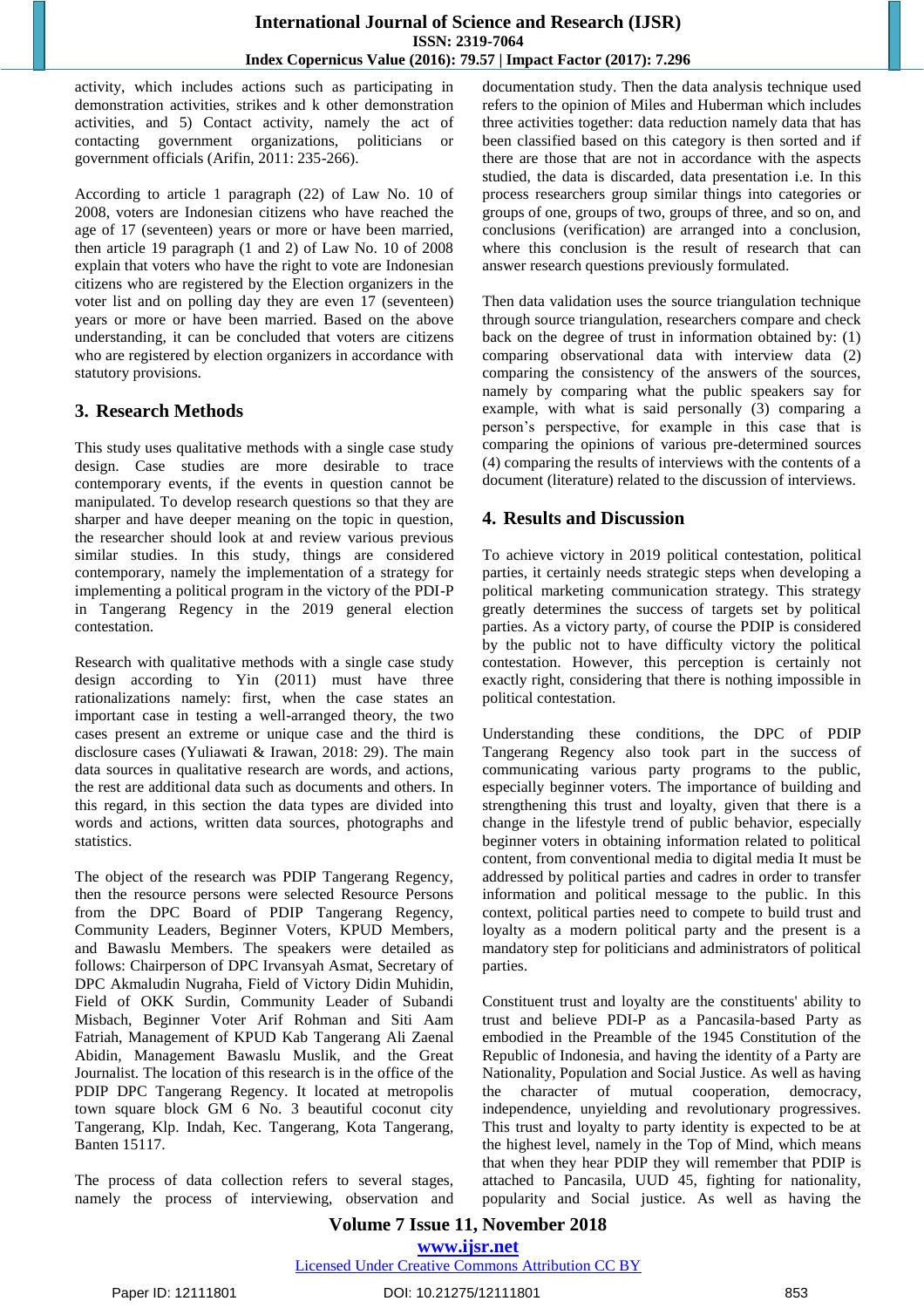character of mutual cooperation, democracy, independence, unyielding and revolutionary progressives.

At this stage of the action, the party realizes the various strategies that have been set. Some things continue to be done consistently, such as: firstly, preparing communicators. At this stage the PDIP DPC party in Tangerang establishes the right communicator or campaigner by setting various standards that have been determined by conducting a fit and proper test. The next step is to provide training to campaigners (party communicators), related to how to master any material that is important to be conveyed to the audience (beginner voters), and master how to convey it appropriately. Then the criteria used as standard communicators are 1) Mastering the body and spirit of the party, 2) Loyalist parties, 3) Mastering in political marketing management, 4) Experts in communication both in the direction and in two directions.

Secondly, arranging the message. Before being delivered to the public, the message is prepared in advance. The key message conveyed is smart and independent young people. Then the political message/ issue that is considered strong in building trust and loyalty is building a young voters mindset to be wiser in addressing current political developments, especially those related to news hoaxes and disseminators of hatred on social media. In addition, the issue used by PDIP in order to build trust and loyalty of the voters is limited to the recommendation to stay away from drugs, let's come to polling stations, and some social activities, such as supporting OKP activities in Tangerang Regency. The activity which was attended by party administrators was then published on the news and published in the Facebook, WhatsApp Group, Twitter and Instagram applications. Then the party's ideological message is not escaped to be delivered, namely PDI-P as the Pancasila-based Party as embodied in the Opening of the 1945 Constitution of the Republic of Indonesia, and having the identity of a Party are Nationality, People's Democratic and Social Justice. As well as having the character of mutual cooperation, democratic, independent, unyielding, modern and revolutionary progressives.

Thirdly, make programs or events that involve public participation, especially beginner voters. DPC PDIP Tangerang Regency tries to involve beginner voters in various series of activities, for example with the presence of young Muslim women held a hijab hunt. Thus the young generation feels closer to the party and not allergic to the party. The party is not only used as a political space, but as a shared house, including as a medium of creativity for young people. Thus it is hoped that it can build trust and loyalty towards PDIP as a party that always promotes mutual cooperation, democratic, independent, unyielding, modern and revolutionary progressives.

Fourthly, choosing the media of political communication. The media used in targeting new voters is more dominant in the use of online media, one of which is the website and social media such as Instagram, Twitter, Facebook, WA Group. Apart from using social media, the PDIP Tangerang Regency DPC also uses outdoor media such as banners or banners that can be reached by the public in their neighborhood. Campaign media is not only a medium for delivering political messages, but can be used as a medium of political education and a means of accommodating public aspirations. Media as a means of political education means the media is used by political parties and legislative candidates and regional heads to be able to provide information and provide explanations regarding programs that will be implemented if elected, but all that is delivered must be in accordance with existing facts and can provide knowledge to the community about the meaning of the program promised. Then the media as a means of accommodating people's aspirations means that the media are expected to be used as a means of communication with their constituents.

Fifthly, conducting a public perception survey. To ensure that the PDIP Regency DPC strategy and campaign program in building and strengthening the constituents' trust and loyalty can be well received or not, the party conducts a public perception survey. This survey was conducted by an internal Survey institution called REKODE, besides that the party was also assisted by an independent surveyor Polcomm Institute. After the survey, the next step is the survey results are reviewed through the mechanism of the evaluation meeting by the DPC/ Branch Coordination Meeting. This survey is one of the many instruments in collecting data and political mapping. Then in a certain moment yes, PDIP uses political consultants

# **5. Conclusion**

The implementation of the political marketing communication strategy carried out by the DPC PDIP Tangerang in order to build trust and loyalty includes the following activities: Firstly, preparing reliable communicators, and being able to convey party political communication messages so as to build public trust and loyalty, especially beginner voters. Communicators must be standardized and selected as well as fit and proper tests. The next step is the training process. Secondly compiling a message of political communication that is in accordance with the characteristics of the constituents, especially the voters. The message delivered consists of social messages and ideological messages. Thirdly, organizing events is to provide space for young generation to be closer to the party and not allergic to the party. The party is not only used as a political space, but as a shared house, including as a medium of creativity for young people. Fourthly, choosing the media for political communication. Communication media consists of online and outdoor media. Online media consists of websites and social media such as Instagram, Twitter, Facebook, WA Group. Then outdoor media includes banners or banners that can be reached by the public in their neighborhood. Fifthly, conducting a public perception survey with assistance from both internal and external survey institutions. This survey was conducted by an internal Survey institution called REKODE, besides that the party was also assisted by an independent surveyor Polcomm Institute. After the survey, the next step is the survey results are reviewed through the mechanism of the evaluation meeting by the DPC/ Branch Coordination Meeting.